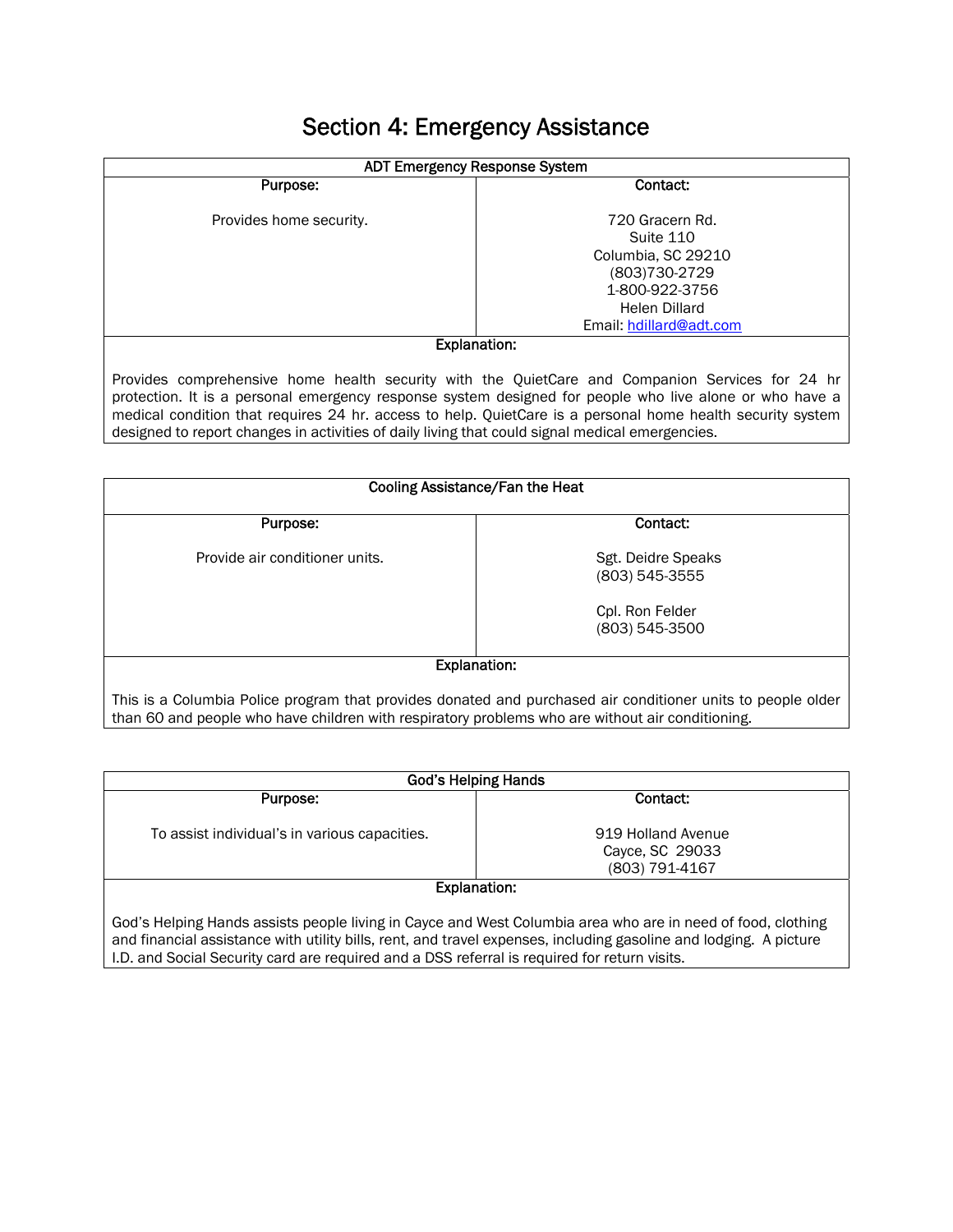| <b>God's Storehouse</b>                                                                  |                                                          |
|------------------------------------------------------------------------------------------|----------------------------------------------------------|
| Purpose:                                                                                 | Contact:                                                 |
| To provide food and clothing.                                                            | 1731 Risley Road<br>Columbia, SC 29223<br>(803) 691-1622 |
| <b>Explanation:</b>                                                                      |                                                          |
| God's Storehouse is a food pantry and clothing bank serving the Northeast Columbia area. |                                                          |

| <b>Harvest Hope Food Bank</b>                                              |                                                                                                                                                                                                                           |
|----------------------------------------------------------------------------|---------------------------------------------------------------------------------------------------------------------------------------------------------------------------------------------------------------------------|
| Purpose:                                                                   | Contact:                                                                                                                                                                                                                  |
| To provide nutritious food and related products to<br>individuals in need. | 2220 Shop Road<br>Columbia, SC 29201<br>(803) 254-4432<br>Fax: (803) 254-6011<br>2513 West Lucas St.<br>Florence, SC 29503<br>Tel: 843.661.0826<br>Fax: 843.661.0699                                                      |
| <b>Explanation:</b>                                                        |                                                                                                                                                                                                                           |
| you.                                                                       | Harvest Hope Food Bank is a non-profit organization that collects, stores, and distributes food and related<br>items to 300 agencies throughout South Carolina. Contact one of the offices above to locate an agency near |

| Lexington Interfaith Community Service (LICS)                                                                                                 |                                                                                                                      |
|-----------------------------------------------------------------------------------------------------------------------------------------------|----------------------------------------------------------------------------------------------------------------------|
| Purpose:                                                                                                                                      | Contact:                                                                                                             |
| To provide basic needs to individuals in hardship.                                                                                            | 212 North Church Street<br>Lexington, SC 29072<br>Phone: 803.957.6656<br>Fax: 803.957.3414<br>http://www.licssc.org/ |
| Explanation:                                                                                                                                  |                                                                                                                      |
| LICS provides food, clothing, utility assistance, rental assistance, and prescriptions and other items to<br>individuals in financial crisis. |                                                                                                                      |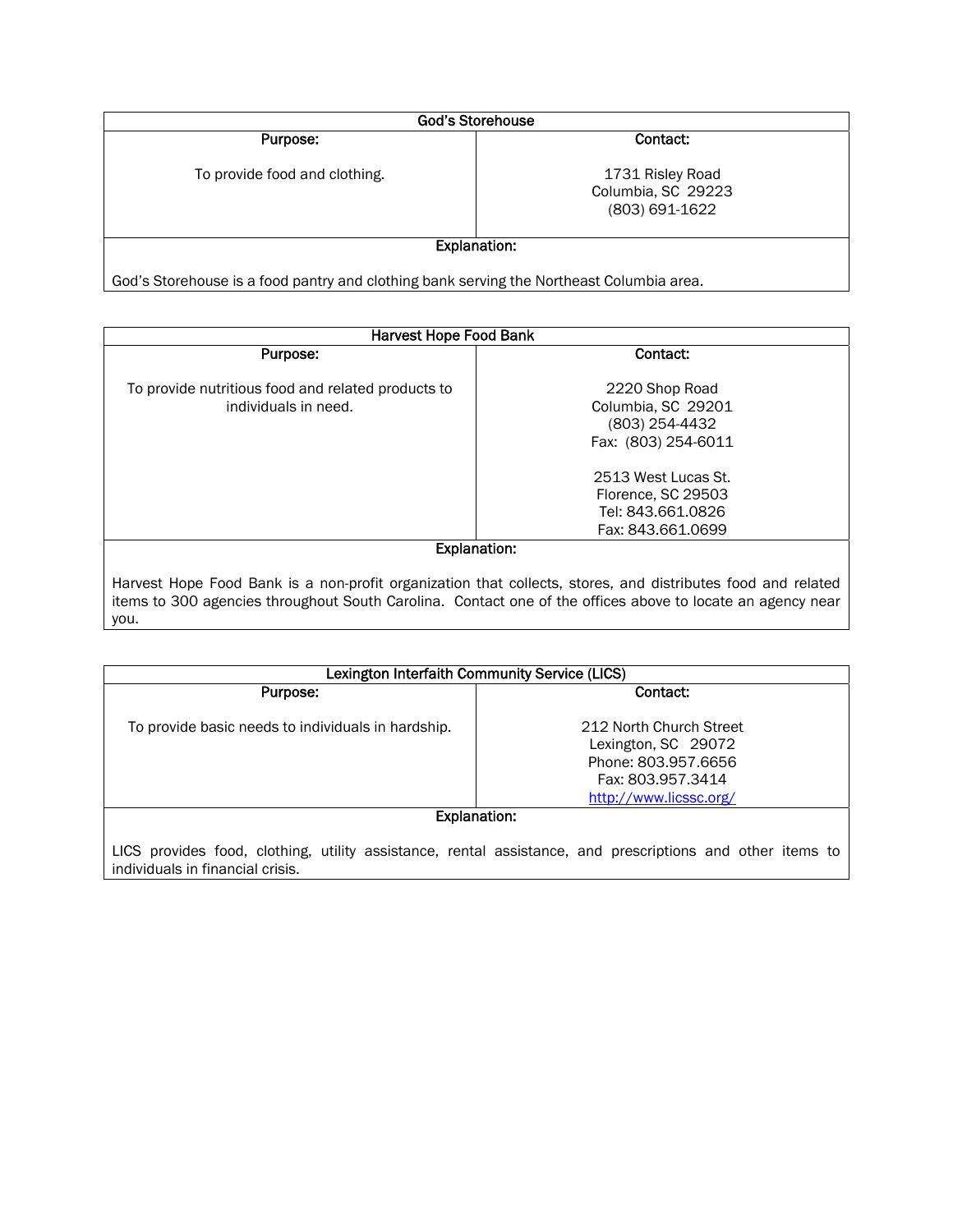| <b>Sharing God's Love</b>                            |                                                                                                        |
|------------------------------------------------------|--------------------------------------------------------------------------------------------------------|
| Purpose:                                             | Contact:                                                                                               |
| To provide food, clothing, and financial assistance. | 147 Friarsgate Boulevard<br>P.O. 1021<br>Irmo, SC 29063<br>(803) 732-3188                              |
|                                                      | http://www.sharinggodslove.net/                                                                        |
| <b>Explanation:</b>                                  |                                                                                                        |
|                                                      | Sharing God's Love is a cooperative ministry that provides food clothing and financial assistance to b |

od's Love is a cooperative ministry that provides food, clothing, and financial assistance to individuals in need. Person must provide picture I.D. and Social Security card and live in one of the following zip codes: 29063, 29210, 29212, or 29006. If eligible, person may receive food and clothing every three months and financial assistance once a year.

|                                         | South Carolina Association of Community Action                                                                                                                                                                                                                                                                                            |
|-----------------------------------------|-------------------------------------------------------------------------------------------------------------------------------------------------------------------------------------------------------------------------------------------------------------------------------------------------------------------------------------------|
| Purpose:                                | Contact:                                                                                                                                                                                                                                                                                                                                  |
| Offers a variety of community services. | 2700 Middleburg Dr. Suite 213                                                                                                                                                                                                                                                                                                             |
|                                         | Columbia, SC 29204                                                                                                                                                                                                                                                                                                                        |
|                                         | Phone: 803-771-9404                                                                                                                                                                                                                                                                                                                       |
|                                         | http://www.scacap.org/SCAffiliates.asp                                                                                                                                                                                                                                                                                                    |
|                                         | Explanation:                                                                                                                                                                                                                                                                                                                              |
|                                         | The S.C. Association of Community Action partners with several local community action agencies in each<br>county. They provide limited assistance with emergency food, shelter, clothing and social services; including<br>information and referral, fans, and air conditioning units to people with low-income. Contact the above number |

to locate your local county office.

| South Carolina Emergency Management Division                                                                                                                                                                                                                                                                                                                                                                                              |                                 |
|-------------------------------------------------------------------------------------------------------------------------------------------------------------------------------------------------------------------------------------------------------------------------------------------------------------------------------------------------------------------------------------------------------------------------------------------|---------------------------------|
| Purpose:                                                                                                                                                                                                                                                                                                                                                                                                                                  | Contact:                        |
| To respond to emergencies, disasters and other                                                                                                                                                                                                                                                                                                                                                                                            | 2779 Fish Hatchery Road         |
| harmful situations across the state.                                                                                                                                                                                                                                                                                                                                                                                                      | West Columbia, SC 29172         |
|                                                                                                                                                                                                                                                                                                                                                                                                                                           | (803) 737-8594<br>www.scemd.org |
| <b>Explanation:</b>                                                                                                                                                                                                                                                                                                                                                                                                                       |                                 |
| To coordinate with emergency management personnel at local and national levels; to maintain oversight of the<br>state's preparedness, response, recovery, and mitigation activities. The preparedness and recovery<br>department of the division is responsible for the development, coordination, and maintenance of the South<br>Carolina Emergency Operations Plan, Hurricane Plan, Earthquake Plan, and other selected natural hazard |                                 |
| plans. SC Emergency Management Division is also responsible for reporting any suspected terrorist activities                                                                                                                                                                                                                                                                                                                              |                                 |

to the FBI immediately.